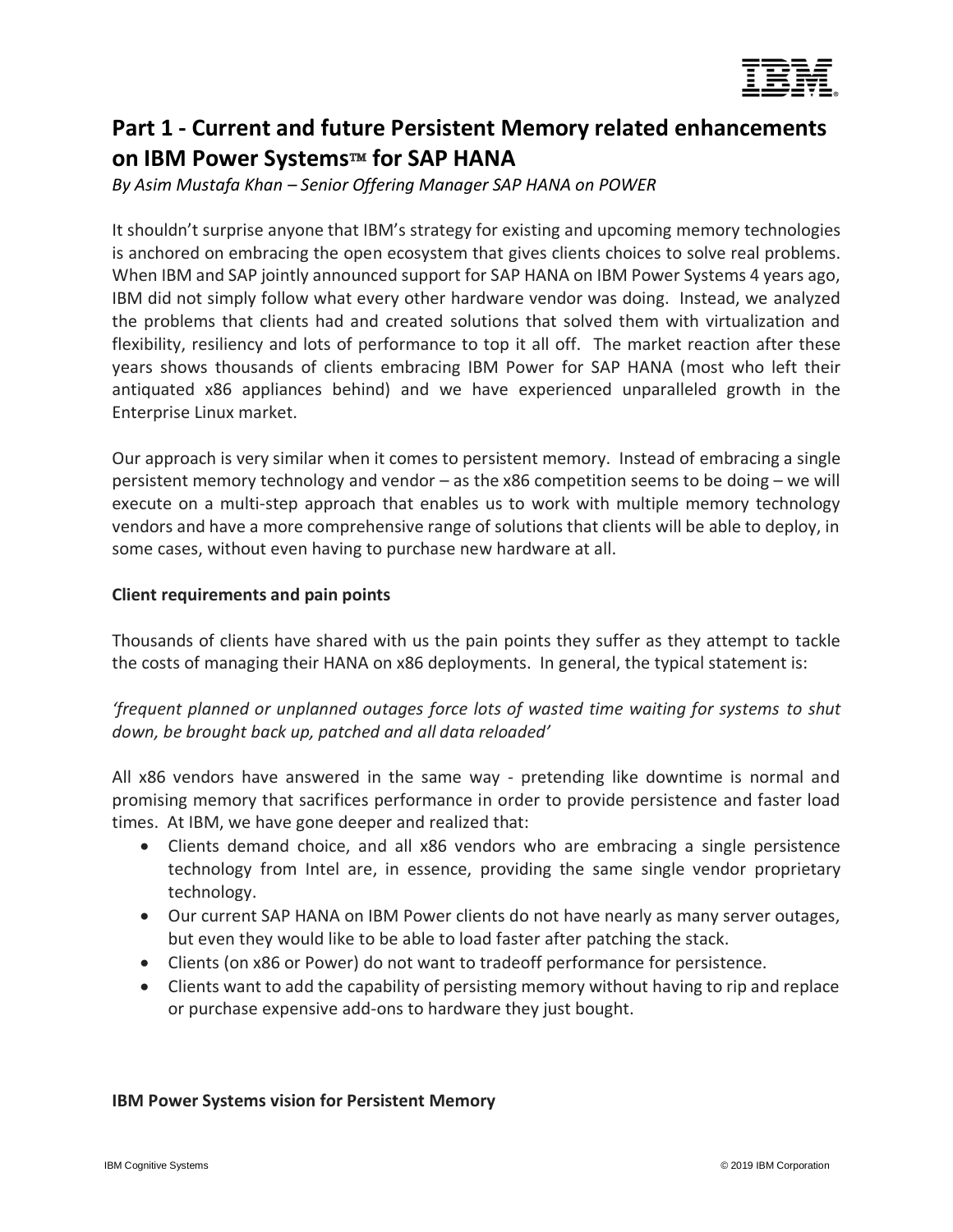

With these client pain points in mind our vision is one that starts with:

- **[What is possible today](#page-2-0) [LINK]**. Embracing the latest technology advancements that SAP has introduced and that run much better and faster on IBM Power Systems, such as 'tmpfs' and Native Storage Extensions.
- **[What is coming later this year](#page-6-0) [LINK]**. PowerVM with PMEM will be the first announcement planned for the end of 2019 that will help address all the above business requirements. PowerVM with PMEM (Persistent MEMory) is an enhancement in our Virtualization platform that will create persistent memory volumes using the existing DRAM technology that our clients already own. By maintaining data persistence across application and partition restarts, it will allow our clients to leverage fast restart of a workload using persistent memory for the vast majority of their planned maintenance and unplanned outages without compromising the performance of HANA during normal use. This capability will be available without changes to existing applications.
- **[What will come in the next 2-3 years](#page-10-0) [LINK].** There are many new memory technologies planned to hit the market that will likely disrupt the industry, providing persistence characteristics with a range of performance and cost that will lower the hardware costs without slowing down in-memory workloads like SAP HANA. These technologies will come from a multitude of memory partners, not a single one, and IBM will be right in the middle of it leveraging industry standards.

Please read the rest of this document to go deeper into each of these topics and get a better understanding of our vision and how IBM and SAP execute on that vision to create choice and allow our clients the flexibility they need to unleash the Power of SAP HANA.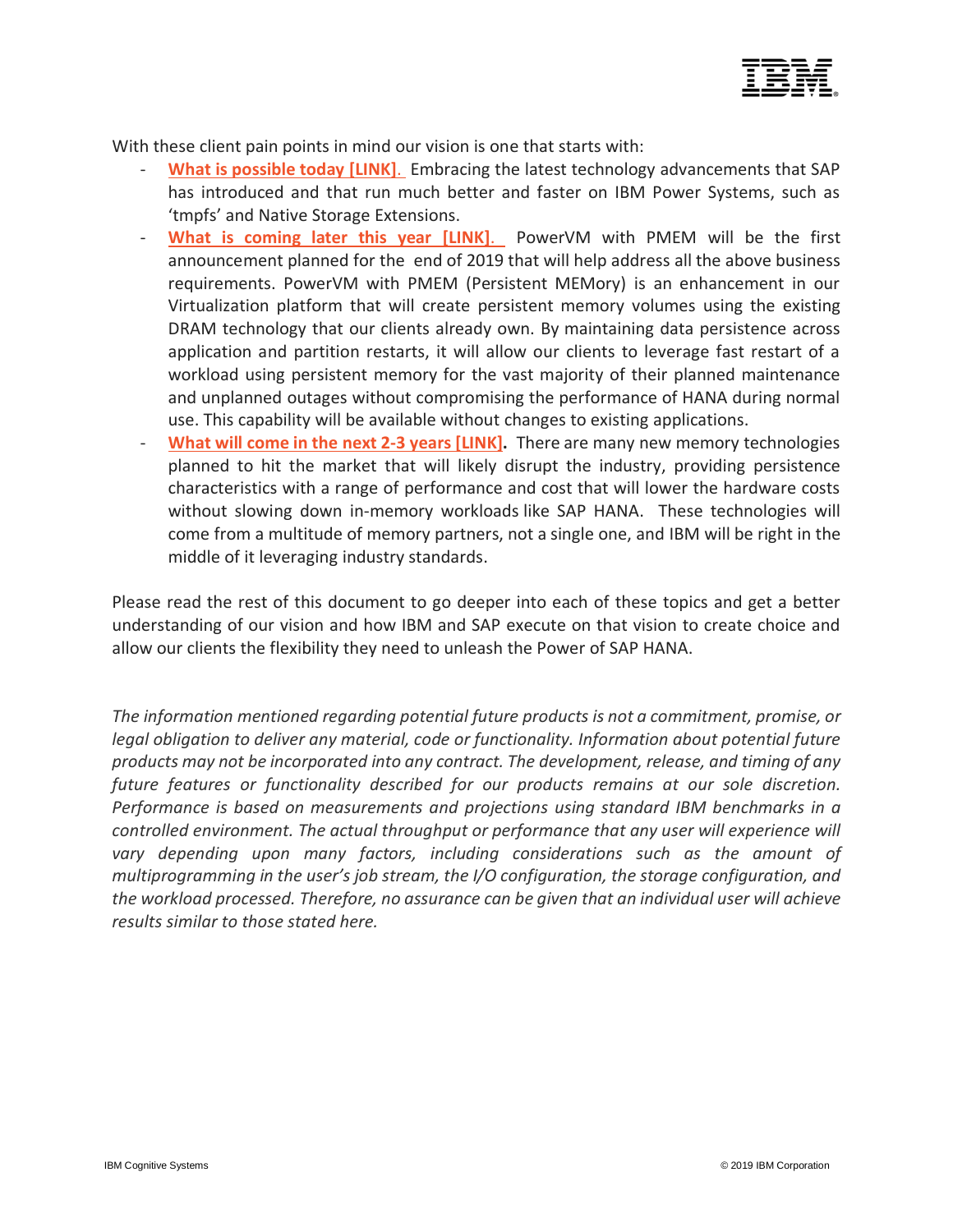

# <span id="page-2-0"></span>**Part 2 - SAP Native Storage Extension and Fast Restart – what is possible today**

*By Wolfgang Reichert – IBM Distinguished Engineer and CTO for SAP on IBM Systems*

With the continuous growth of business data, customers look for new technologies to lower total cost of ownership (TCO). At the same time the business demands higher level of service. SAP and IBM released new features and technologies to address such customer needs.

#### *1. TCO reduction*

A significant part of the server cost is related to the amount of memory (DRAM). The more data are kept in memory the higher the price. Depending on the chosen license model, the in-memory footprint of HANA may also affect the SAP software license cost. Other data tiering options have been already available though they are only applicable to rarely used data. Furthermore, these tiering options require a second LPAR and connectivity to the main HANA instance causing higher cost and complex operations.

The Native Storage Extension – a new SAP HANA feature – allows to reduce the in-memory size of the database by utilizing a buffer cache and keeping less frequently used data on disk. This is a build-in functionality in HANA that just needs to be switched on.

#### *2. Reduce planned downtime*

Planned maintenance – e.g. for SAP HANA or Linux software updates – requires restart of the database. For multi-terabyte databases the restart and data load time contributes significantly to the overall downtime. The larger the database the longer it takes.

The new SAP HANA Fast Restart Option dramatically reduce the restart time of the database.

In addition, IBM is currently implementing PowerVM with PMEM (virtual persistent memory) to further extend the scope of a fast restart.

#### *3. Scale up to larger database sizes*

Until now, growing the database required an increase of HANA system memory. If the maximum of supported HANA memory size per node is exceeded a scale-out configuration is required.

The Native Storage Extension allows to leave less frequently used data on disk, e.g. aged data. The data on disk do not count for the in-memory size, in fact, this allows to grow the database significantly over past limits.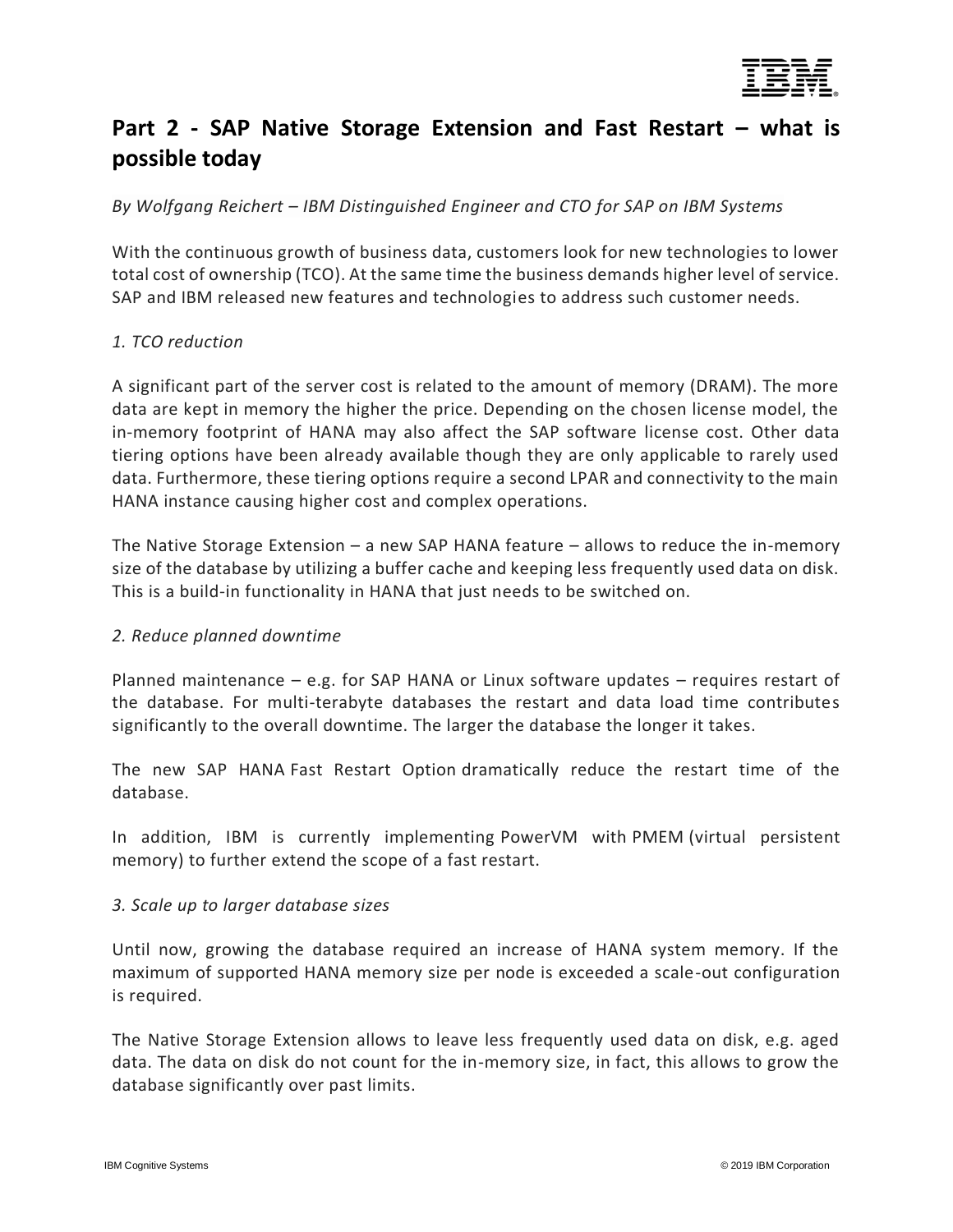

Combined with low-latency storage attachment the overall HANA performance is preserved.

#### **SAP HANA Fast Restart Option**

Whenever HANA is restarted all data in memory are cleared and need to be reloaded from storage. The larger the database the longer it takes.

Actually isn't this wasted time? Why not preserving the data in memory?

Linux offers a temporary filesystem *tmpfs* that resides in memory and survives application lifecycle. With this new feature, HANA moves large parts of the memory content to *tmpfs*. At startup, HANA checks if retained memory content is consistent and can be used instead of loading from storage.

No need for additional memory, no need for special hardware. And there is absolutely no impact on performance or latency at runtime because *tmpfs* is in DRAM. (The file system just serves an administrative overlay structure to identify memory pages and map them as tables, columns, etc. at HANA startup. It is alike the layout on storage.)

What benefits can be seen measuring HANA shutdown and restart time on IBM Power? For this purpose, we loaded 8 TB of data. It represents a 16.TB HANA system considering that the working area is as big as the data area.



In the standard setup, HANA shutdown takes about 6 minutes. HANA startup including data load takes more than 40 minutes. (Note: HANA is up and responsive sooner, but we check for the log entry indicating that all data have been loaded.)

With the Fast Restart Option, the startup time is drastically reduced. HANA is fully available within less than 4 minutes. Also shutdown is faster as can be seen in Figure 2.

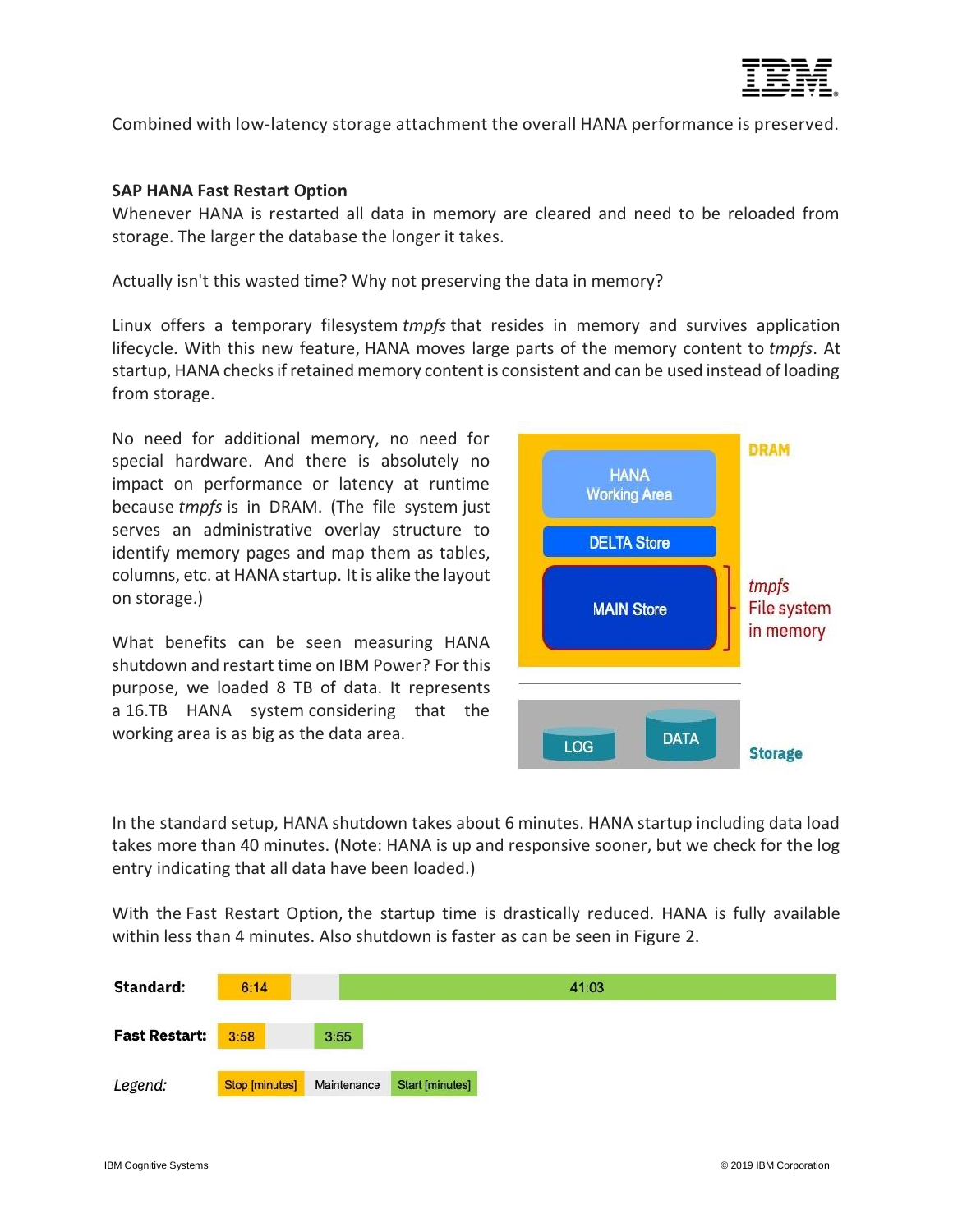

Noticeably, the mapping and un-mapping of very large amount of memory into the HANA address space benefits from the 64K page size on IBM Power Systems, providing a unique platform advantage.

#### **SAP HANA Native Storage Extension**

In prior HANA releases data growth and data tiering have been addressed by scale-out configurations and/or data archiving.

With HANA 2 SPS04 a new feature has been introduced that allows to keep less frequently used data ("warm data") on storage instead of loading all data into memory. This feature enables a substantial increase in SAP HANA data capacity without impacting performance for high-data volumes. Customers will be able to expand SAP HANA database capacity with warm data on disk up to about four times the size of hot data in memory.

The Native Storage Extension (NSE) is part of the HANA data tiering concept, that is the assignment of data to different storage and processing tiers based on various characteristics



of the data (hot, warm, and cold data for these tiering systems).

NSE is deeply integrated with the HANA database. It implements a buffer cache for HANA column store tables. Warm data mainly reside on disk and loaded into memory only as required for query processing.

Currently SAP has established the following sizing rules. As indicated, the rules will be relaxed based on customer experience with this new feature.

- HANA system must be scale up (first release restriction)
- May add as much warm storage as desired up to 1:4 ratio of HANA hot data in memory to warm data on disk
- NSE disk store should be no larger than 10TB (first release restriction)
- Divide volume of warm data by 8 this is size of memory buffer cache required to manage warm data on disk
- Work area should be same size as hot data in memory

Based on above rules, the following advantages are expected: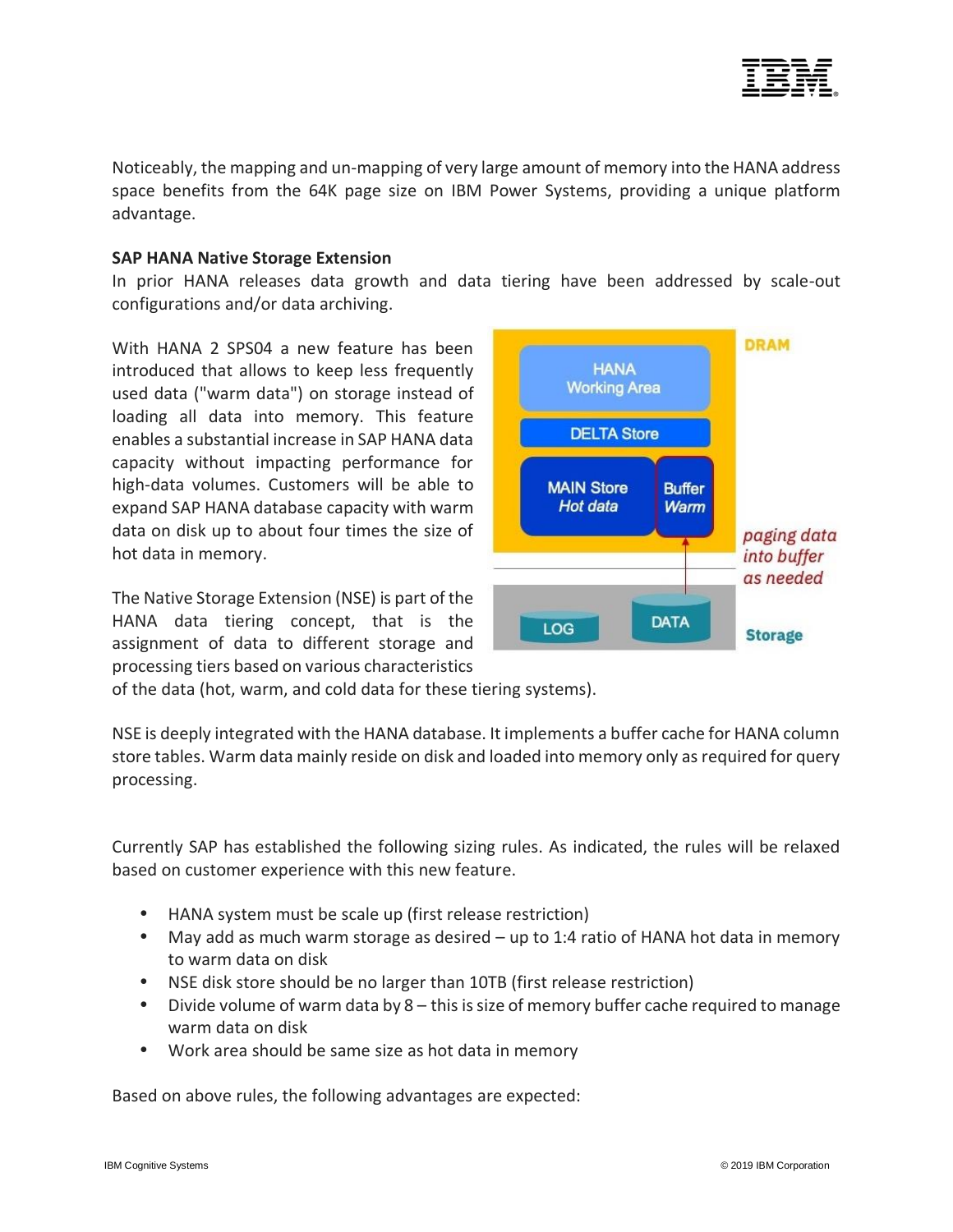

- 1. The maximum of supported HANA database size that can be managed by a scale-up system is roughly doubled – without changing the server hardware or software licensing. In the future, even more data on disk may be supported.
- 2. Lab measurements with HANA have shown the following savings: Given a mixed workload and data, 50% of column tables can be marked as warm data without noticeable performance degradation. Thereby the global allocation limit (GAL) can be reduced by 38% – resulting in smaller HANA system size.



#### **Accelerated storage attachment**

A low-latency storage attachment allows faster paging of warm data as well as quick startup of HANA. For POWER9 systems the new PCIe3 x8 NVMe Flash Adapter (add-in card) can be used. NVMe is a high performance software protocol that can read/write flash memory. Compared to a SAS or SATA SSD technology, the NVMe Flash adapter provides more read/write input/output operations per second and larger throughput at lower latency.

The PCIe NVMe cards are available with capacities of 3.2 TB and 6.4 TB. The POWER9 servers are equipped with several PCIe slots; the exact number depends on the model.

The PCIe NVMe storage can be configured as file system mirror for the persistency on external storage devices, as shown in the figure. Hence backup, high-availability configurations and lifecycle management remain unchanged.



The NVMe flash storage can also be used as local disks, assuming that appropriate data replication and/or backup procedures are in place.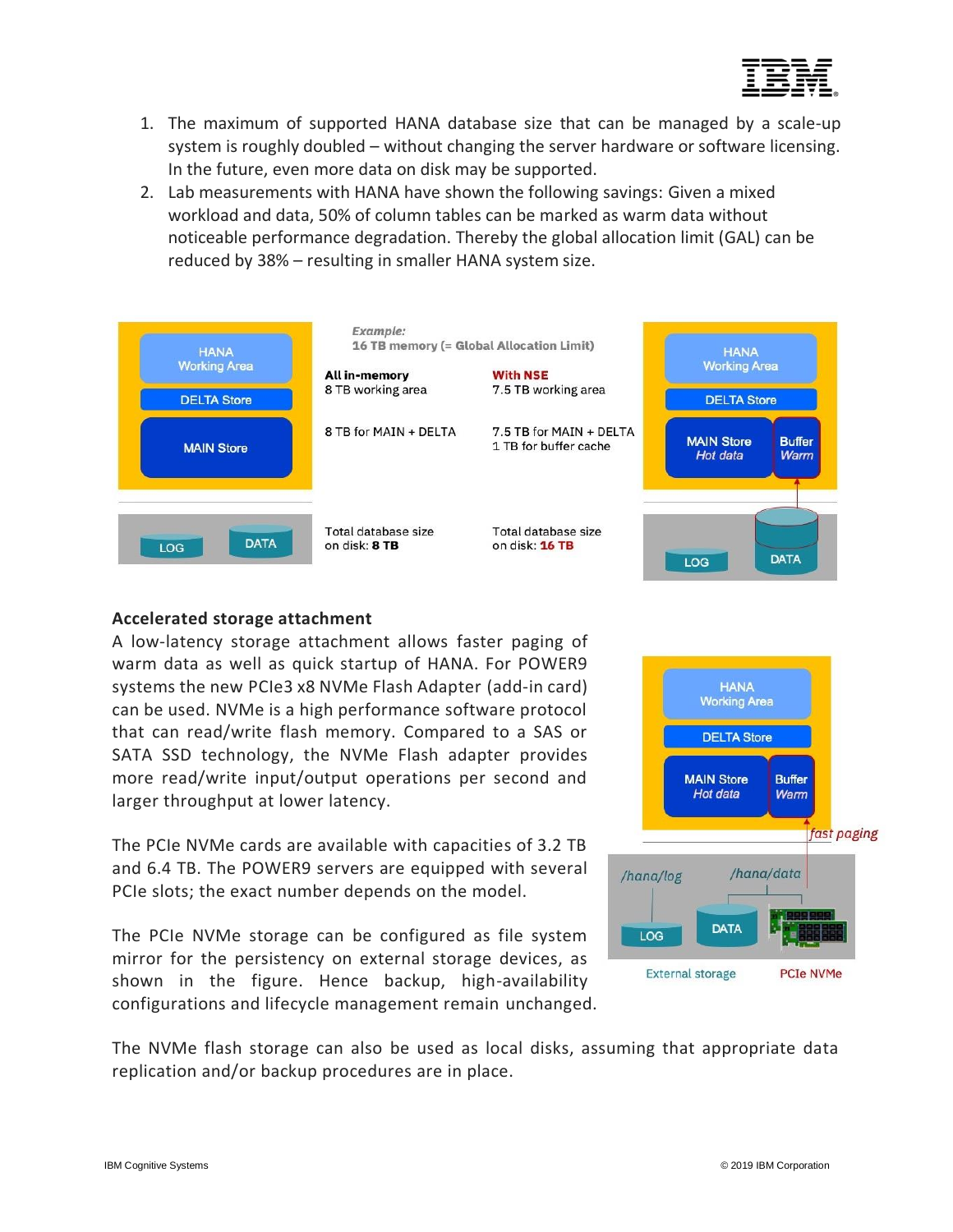

### *References*

SAP HANA Administration Guide for SAP HANA Platform, Version 2.0 SPS 04

• SAP HANA Fast Restart Option

[\(https://help.sap.com/viewer/6b94445c94ae495c83a19646e7c3fd56/2.0.04/enUS/c](https://help.sap.com/viewer/6b94445c94ae495c83a19646e7c3fd56/2.0.04/en-US/ce158d28135147f099b761f8b1ee43fc.html) [e158d28135147f099b761f8b1ee43fc.html\)](https://help.sap.com/viewer/6b94445c94ae495c83a19646e7c3fd56/2.0.04/en-US/ce158d28135147f099b761f8b1ee43fc.html)

• SAP HANA Native Storage Extension

<span id="page-6-0"></span>[\(https://help.sap.com/viewer/6b94445c94ae495c83a19646e7c3fd56/2.0.04/enUS/](https://help.sap.com/viewer/6b94445c94ae495c83a19646e7c3fd56/2.0.04/en-US/4efaa94f8057425c8c7021da6fc2ddf5.html) [4efaa94f8057425c8c7021da6fc2ddf5.html\)](https://help.sap.com/viewer/6b94445c94ae495c83a19646e7c3fd56/2.0.04/en-US/4efaa94f8057425c8c7021da6fc2ddf5.html)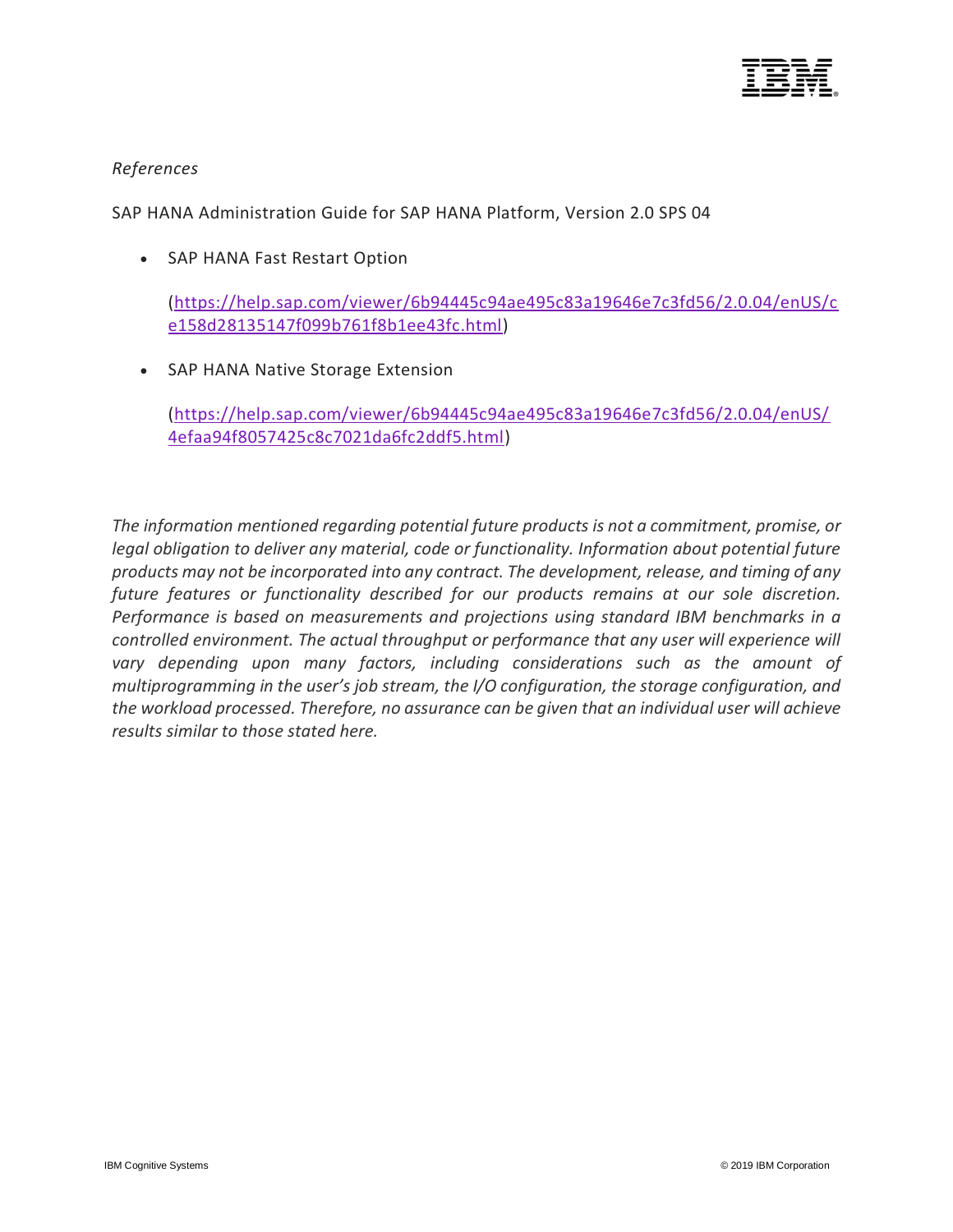

## **Part 3 - PowerVM with PMEM (Persistent Memory)**

## *By Asim Mustafa Khan – Senior Offering Manager SAP HANA on POWER*

**PowerVM with PMEM** is planned before the end of 2019 and will address the typical business requirements that clients have shared with us:

- Clients demand choice, and all x86 vendors who are embracing a single persistence technology from Intel are, in essence, the same proprietary technology.
- Our current SAP HANA on IBM Power clients do not have nearly as many server outages, but even they would like to be able to load faster after patching the stack.
- Clients (on x86 or Power) do not want to tradeoff performance for persistence.
- Clients want to add the capability of persisting memory without having to rip and replace or purchase expensive add-ons to hardware they just bought.

PowerVM with PMEM (Persistent MEMory) is an enhancement in our Virtualization platform that will create persistent memory volumes using existing DRAM, maintaining data persistence across application, operating systems and partition restarts. This capability requires no changes to existing applications.

#### **Persistence without compromising performance, virtualization and TCO**

Since this feature is based on existing DRAM technologies, it has the same performance characteristics clients already experience today, providing clients with the peace of mind of using technology that already meets their performance requirements.

The table below indicates some of the typical comparisons that clients may want to use when comparing persistent solutions, in particular, I'd like to highlight that IBM PowerVM with PMEM will shrink downtime windows significantly; even more than other technologies by drastically reducing shutdown as well as start up due to technical capabilities only available on IBM Power Systems.

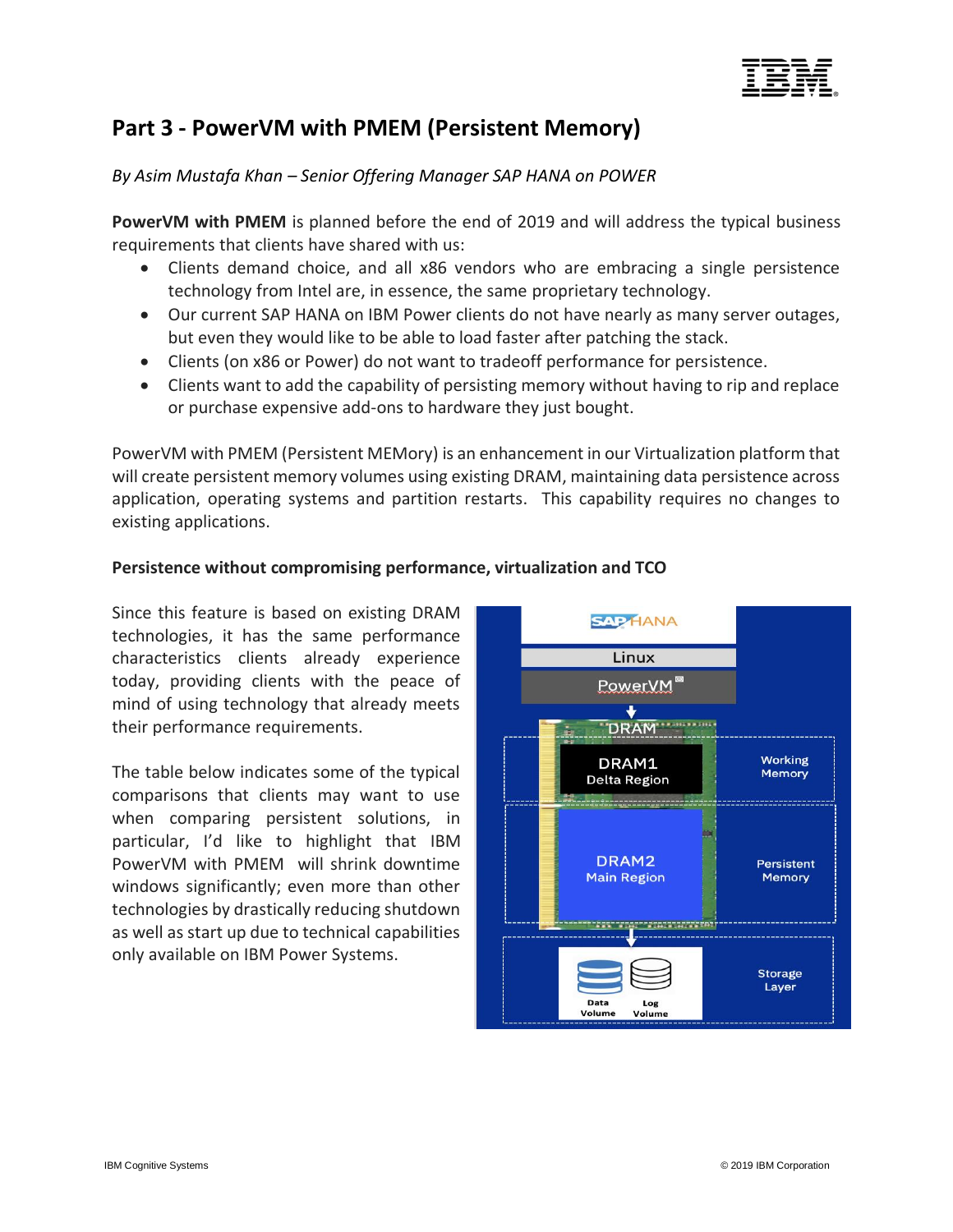

| <b>Scenario</b>                                      | <b>Intel® Optane™</b><br><b>Technology</b>                           | <b>PowerVM with</b><br><b>Virtual PMEM</b><br>(IBM POWER9) |
|------------------------------------------------------|----------------------------------------------------------------------|------------------------------------------------------------|
| Speed up HANA restart                                | Fast                                                                 | Fastest                                                    |
| Speed up HANA service restart                        | Fast                                                                 | Fastest                                                    |
| Speed up HANA upgrade/service patch                  | Fast                                                                 | Fastest                                                    |
| Available on existing hardware w/o extra cost        | No, Cascade Lake<br>based<br>Processor<br>systems only GA<br>04/2019 | Yes (Power9)<br>sold<br>since 2018)                        |
| Virtualization is supported                          | No                                                                   | Yes                                                        |
| Preserves runtime performance/latency                | No                                                                   | Yes                                                        |
| Improves Shutdown time of SAP<br>HANA<br>environment | No (degrades it)                                                     | Yes                                                        |

#### *Table 1*

You may be wondering why we think that persistence at the LPAR level is the best solution. We could have aimed to match what the x86 competition was planning, but the loud feedback we received from our existing HANA on Power clients was:*'why try to solve a problem you don't have?'*

Clients who had lots of experience with x86 and Power for SAP HANA told us that, when they switched to using Power, hardware related outages became very rare (unlike when HANA is running on x86 based servers). When using Power, the vast majority (if not all) of the outages that the clients have are for operational needs like OS or application related upgrades and patching. And they needed to reduce this maintenance window to improve availability of the environment to their businesses without the fear of degrading everyday performance. Our PowerVM with PMEM solution meets and infact exceeds all these requirements.

Unlike x86 vendors, we will not force our existing SAP HANA on POWER9 clients to rip and replace their recently procured hardware and pay to have this feature. It will be available to all clients running POWER9 based servers with a simple software update at no additional cost!!

Since this feature will be supported with Virtualization on Power Systems clients will continue to have the same flexible scalability and granularity they already enjoy along with dynamic and flexible CPU and Memory resource assignments to each VM on the system. If the clients want to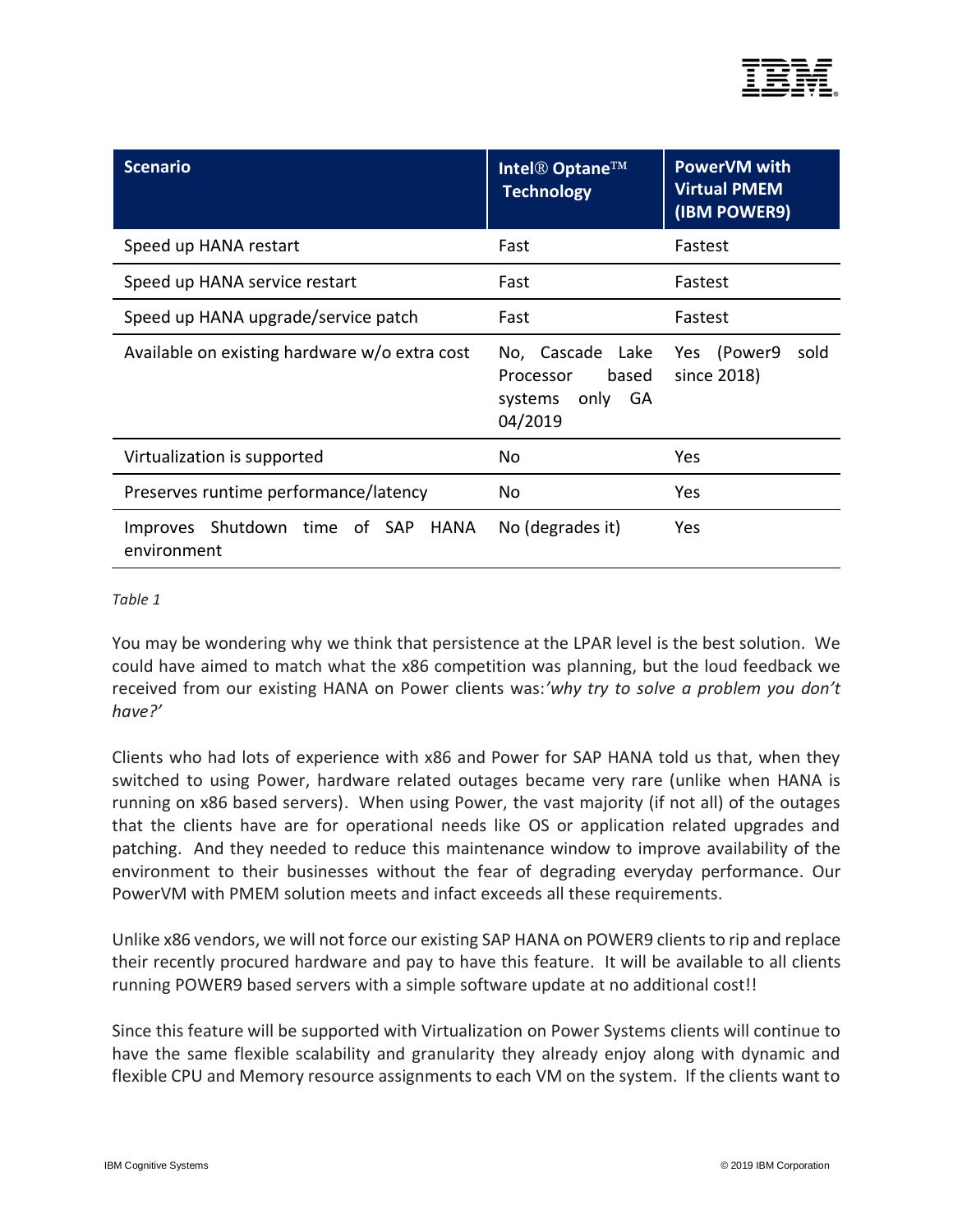

deploy an x86 persistent solution, it will have to be baremetal as virtualization is not yet supported.

We believe clients running SAP HANA on POWER will continue to have significantly better TCO than our competition without the trade offs that are forced by their proprietary persistent memory technologies.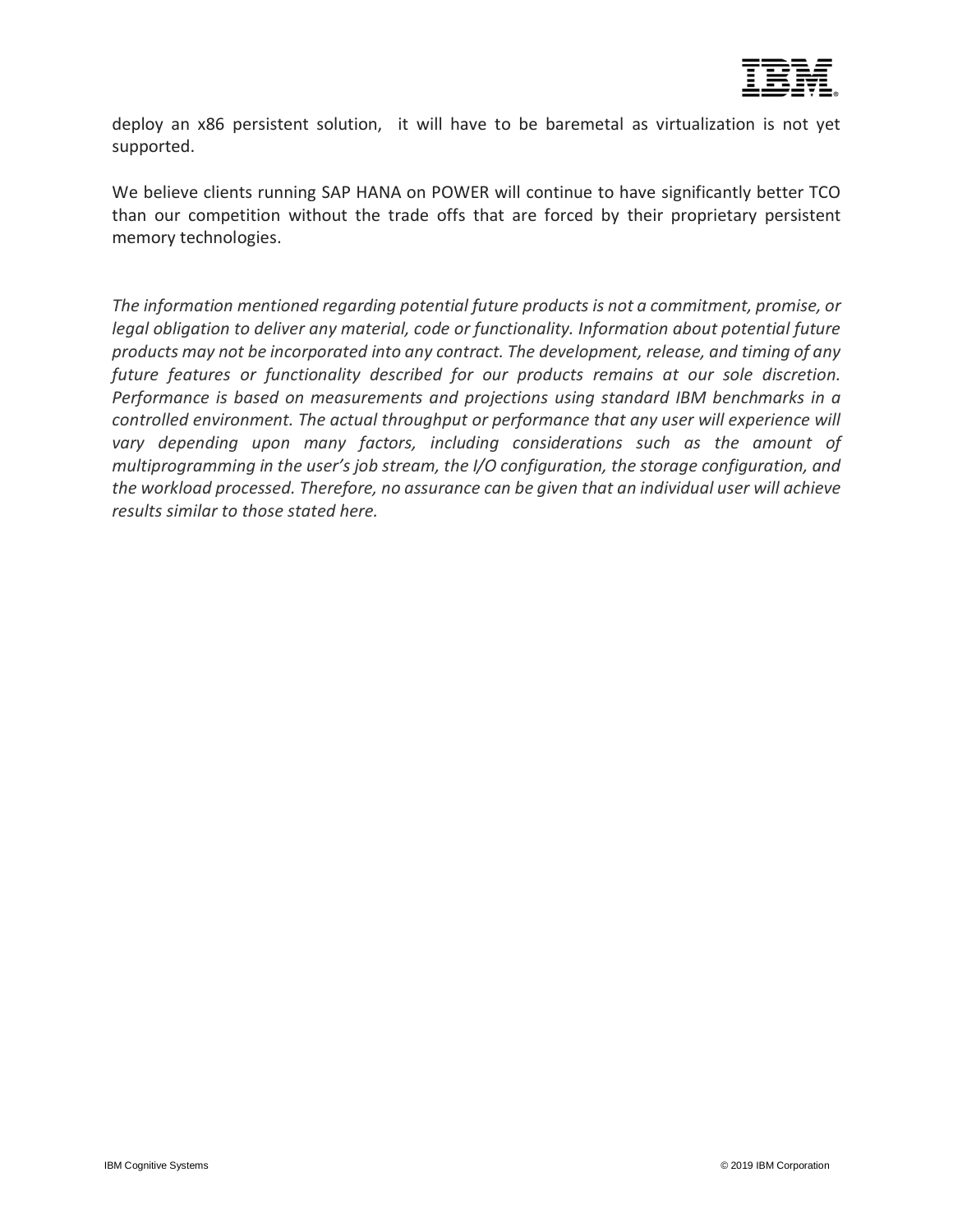

## <span id="page-10-0"></span>**Part 4 - Future Memory enhancements on IBM Power Systems**

## *By Asim Mustafa Khan – Senior Offering Manager SAP HANA on POWER*

Historically, a server has been able to use one generation of DRAM technology (i.e. DDR4 DRAM) and one or two storage technologies (e.g. Flash SSD and Hard Disk Drives). Today and over the next several years, there will be many memory technologies that will have differences in performance characteristics and cost. All will have varying use cases based on system applications.



*Figure 1: Emerging Memory Technologies*

There are several emerging memory related technologies that are and will become available in the industry (see Fig. 1) addressing different needs and forcing tradeoffs. For example:

- Using the current DRAM with low capacity DIMMs, clients can get highest data throughput performance due to low latency, but at higher cost than SCM or NAND technologies.
- Substituting DRAM by SCM will help reduce costs but will increase the latency.
- Using NAND technology for storing volume data will help reduce the cost per GB even further with the disadvantage of a magnitudes higher latency compared to DRAM or SCM technologies.

As the industry is beginning to exploit storage class memory, IBM is developing a high performance **Hybrid Memory Subsystem (HMS)** offering. The HMS adapter will leverage off-theshelf technologies to deliver high capacity, low cost, byte-addressable persistent memory and in addition exploiting the several SCM technologies that are available in the system. This technology will address the low cost based client requirements and is built upon OpenCAPI based interface to provide better throughput. The main benefits of HMS technology are:

- 1. It does not displace main memory DIMMs, thus enabling IBM Power Systems to achieve higher system memory capacity, on top of main memory DRAM
- 2. It does not require DRAM DIMMs on the same memory channel to achieve performance
- 3. It is compliant with PMDK PMEM/DAX interfaces, offering IBM customers plug-and-play compatibility with applications built for common persistent memory offerings.

IBM's roadmap for Storage Class Memory (SCM) begins with LLNAND and extends to future SCM technologies. These technologies are not mutually exclusive and address different cost/performance targets. That's why IBM Power Systems customers will continue to get the flexibility to choose the most appropriate memory technology for their unique workloads.